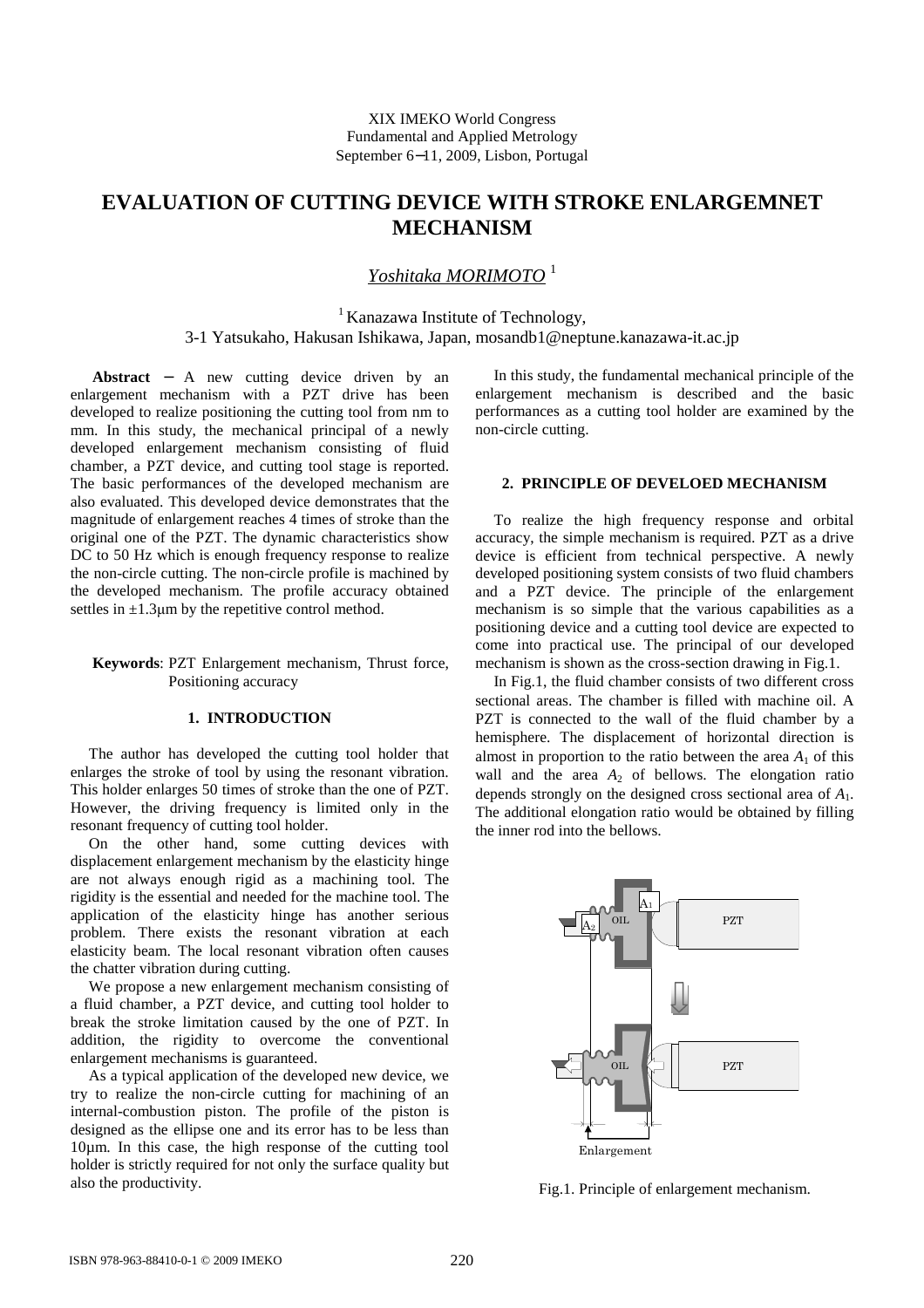## **3. BASIC PERFORMANCE OF DEVELOPED MECHANISM**

# *3.1 Mechanical layout of non-circle cutting tool holder*

Figure 2 shows the schematic diagram of developed cutting tool holder. This cutting tool holder consists of a PZT, an enlargement mechanism, a tool tip, a linear guide, a linear position encoder and a laser displacement sensor. The rigidity of the cutting tool holder depends on the linear guide set between the tool holder and tool base. This linear guide supports the cutting tool to endure the cutting force in spite of reducing the frequency response.

### *3.2 Positioning system of non-circle cutting tool holder*

The PI control is applied to position the tool holder by feeding the analogue current to the PZT drive amplifier as shown in Fig. 3. The feedback control is realized by detecting the position of the cutting tool with a linear position encoder that has the resolution of 1.22nm. The target value prepared previously in the PC is fed to the PZT drive amplifier by means of D/A converter. The PZT expands from the original length by this operation. In this case, the preload by the hemisphere contacted to the right side wall is adjusted previously as shown in Fig.2. When the displacement of PZT is enlarged, the enlargement mechanism positions the cutting tool to the desired position. The displacement of the PZT is measured by the laser displacement sensor and the position of the tool is measured by the linear position encoder simultaneously.

The positioning control is executed by the control program synchronizing with the spindle rotation of the NC lathe. The rotary encoder is attached to the spindle and the "A" phase signal is used for the synchronization between D/A converter for the cutting tool and spindle. The depth of cut is controlled according to the rotation of spindle. Therefore, non-circle cutting is realized.

# *3.3 Experimental setup*

Figure 3 shows the schematic illustration of the control system including the cutting tool holder. The manipulate signal is fed from PC to the PZT drive amplifier. The displacement of the tool is fed back to the PC from the linear position coder. The manipulate signal is calculated by the PI control program in PC as shown in Fig.4. This cutting tool holder is able to realize the non-circle cutting synchronized with the spindle rotation of NC lathe by the



Fig.2. Developed cutting device.



Fig.3. Schematic illustration of cutting holder system.



Fig.4. Block diagram of PI control.



Fig.5. Frequency response analysis.

rotary encoder equipped on the spindle. The resolution of the rotary encoder is 360 pulses per revolution. The "A" phase is used for the synchronous with the developed device. The "Z" phase is used for the external start trigger.

#### *3.4 Dynamic characteristics*

Figure 5 shows the frequency response by the Bode diagram when the step input of 1µm is fed to the amplifier of PZT from D/A converter. The end effector motion of the cutting tool holder and the expansion of PZT are measured simultaneously.

The frequency response is calculated from both the input and the response. These are Fourier transformed and calculated as the transfer function in the frequency domain.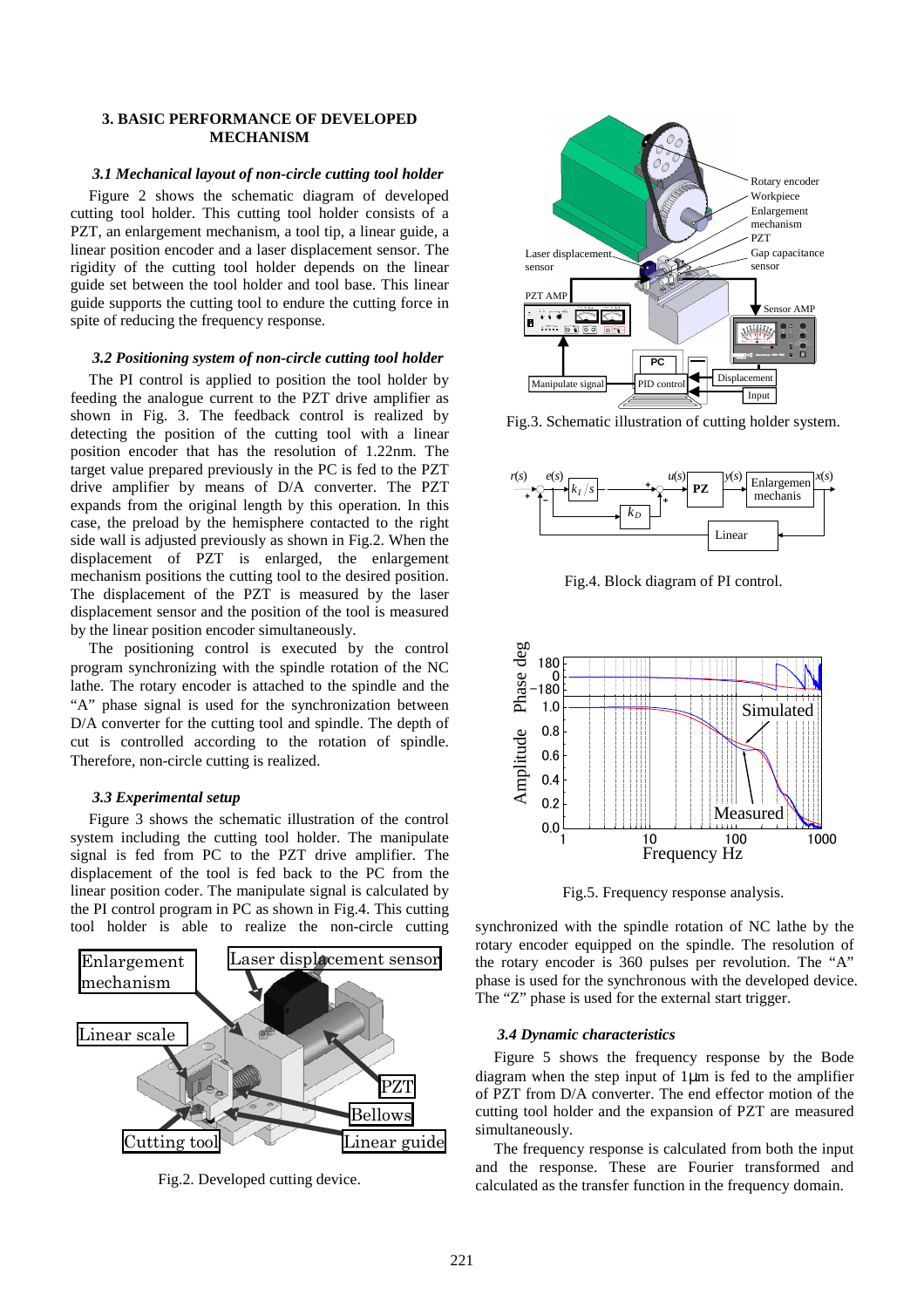The calculated result of input-output relation shows the good agreement with the simulated one. Mechanical resonant frequency can be observed around 120Hz. The peak at the resonant frequency is not serious for the noncircle cutting because it is enough high frequency compared with the spindle rotation during non-circle cutting. The effect of the oil fluid works as the fluid damper.

The steady state range of the frequency response shows from DC to 50Hz. This result is enough effective as the tool holder for non-circle cutting. Because the conventional noncircle cutting is executed less than 3000rpm equivalent to 50Hz, the developed cutting tool holder shows efficient performance for the practical use.



Fig.6. Target position of positioning control.



Fig.7. Positioning control result by open control open loop positioning.



Fig.8. Positioning control result by PID control feedback loop positioning.

# **4. EVALUATION OF POSITIONING PERFORMANCE**

### *4.1 Positioning performance of a cutting tool holder*

The developed cutting tool holder shows the good result as the non-circle cutting tool holder. The positioning accuracy is evaluated in this section.

The position feedback is realized by the linear encoder (Mercury II 4000, 1.2nm resolution). The stepwise target position input is fed to the device as shown in Fig.6. The total stroke is set to 50µm. Each distance between stationary state positions is 5µm. Two positions of tool end point (Blue line; linear position encoder) and PZT end point (Red line; laser displacement sensor) are measured simultaneously and averaged as shown in Fig.7. This control result demonstrates that the elongation is realized by the proposed method. The hysteresis is observed because of the open loop positioning.

Then the feedback control is adapted to this positioning system. The results obtained are shown in Fig.8. The end of tool is controlled completely. The tool end position is controlled linear with the increase of input voltage. At the same time, the behaviour of PZT still remains the hysteresis as same as Fig.7. This result is sensible because the controlled point is the end of the cutting tool.

### *4.3 Positioning accuracy of a cutting tool holder*

The positioning accuracy depends on the linear encoder strictly. The positioning accuracy is evaluated under the regulation of ISO230-2 as shown in Fig.9. In this test, a constant interval is commanded width bi-directional motions. The repeatability and the accuracy are calculated from the given equations.

Experimental procedure is executed by the output position from the linear encoder. The results obtained during motion are shown in Fig.10. The total stroke is set to 100nm. Each distance between stationary state positions is 10nm.Each position is controlled accurately.

Figure 11 shows the calculation results of the measurement. The average positioning error settles within 1.2nm from both directional positioning. The positioning accuracy of both directional motions shows 5.9nm. The repeatability of this device shows 4.5nm. These results demonstrates that this cutting tool holder is enough accurate for the precise non-circle cutting.

### *4.4 Rigidity of a cutting tool holder*

The rigidity of the cutting tool holder depends on the linear guide set between the tool holder and tool base. This linear guide supports the cutting tool to endure the cutting force in spite of reducing the frequency response.

The thrust force is measured by the variation of positions of PZT as shown in Fig.12. The linear relation between PZT offset displacement and thrust force is obtained by this experiment. Therefore, the thrust force can be calculated by this coefficient during non-circle cutting.

Figure 13 shows the critical behaviour of the tool end under the condition of the thrust force loading. The maximum thrust force is 30N that is enough strong for the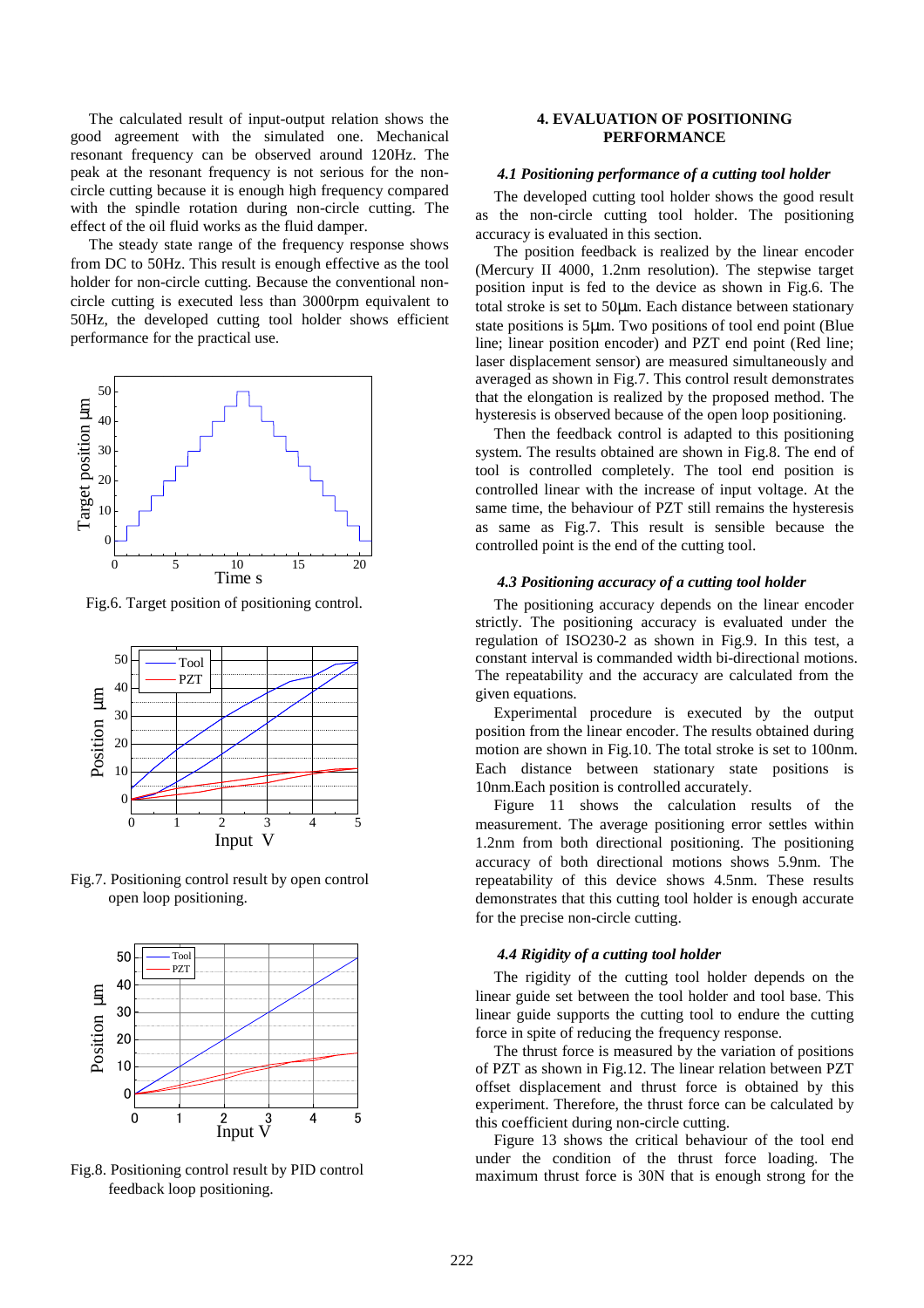

Fig.9. ISO 230-2 test pattern of positioning accuracy.



Fig.10. Positioning results of 100nm stroke.



Fig.11. Measurement results of positioning accuracy.

non-circle cutting of aluminium alloy for the reciprocal piston.



Fig.12. Measurement of tool rigidity.



Fig.13. Tool and PZT behaviours loading thrust force.

# **5. MEASUREMENT OF THRUST FORCE**

As the developed device has a function of measuring the thrust force during cutting, experimental procedure has been done to evaluate the cutting force. The calculating program is included in the control program.

Table 1 shows the cutting conditions of non-circle cutting. The spindle rotation is rather lower than the usual one. Both behaviours of tool end and PZT are observed simultaneously as shown in Fig.14. The elongation of stroke is realized even in cutting operation. The amplitude ratio of tool end to PZT is 4.

Figure 15 is the calculation result of the thrust cutting force. As same as Fig.14, the cutting force shows precisely in spite of small amount.

Figure16 shows the representative tool behaviour during one spindle rotation. As the sinusoidal input is fed to the amplifier of PZT, the tool is controlled precisely. The deviation between input and the tool motion settles in plus or minus 1.2µm. Further improvement is required to achieve the rigidity and long stroke.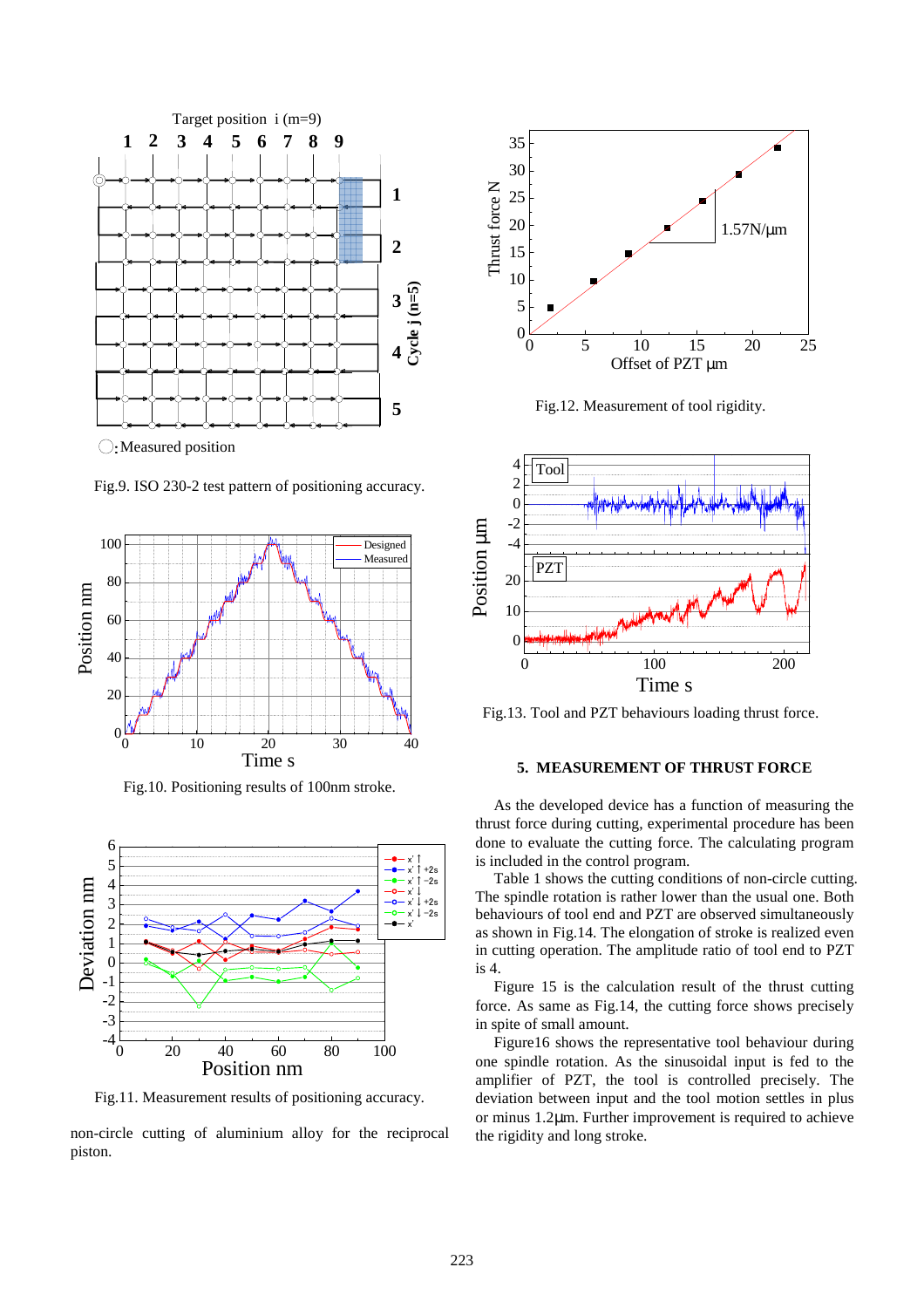| Table 1. Cutting conditions |                             |
|-----------------------------|-----------------------------|
| Spindle rev.                | 400 rpm                     |
| Depth of cut                | $50\pm 25 \,\mathrm{\mu m}$ |
| Feed rate                   | $0.05$ mm/rev.              |
| Coolant                     | Dry                         |
| Cutting tool                | DA150                       |
|                             | Rake angle $6^{\circ}$      |
| Workpiece                   | A2017                       |
|                             | Diameter                    |
|                             | $\phi$ 40 mm                |
| Cutting data                | 360 data/rev                |



Fig.14. Tool and PZT behaviours during cutting.



Fig.15. Thrust cutting force.



Fig.16. Tool behaviour during cutting and positioning deviation.



Fig.17. Machined profile of non-circle cutting.

 The machined profile of aluminium alloy is measured by the circular tester as shown in Fig.17.

The total profile error settles in plus or minus 1.5µm. This result demonstrates the developed device is enough useful for the practical cutting.

# **6. CONCLUSIONS**

A new cutting tool holder driven by the enlargement mechanism that consists of fluid chamber and a PZT drive has been developed. The fundamental performances of the developed device are evaluated. The following conclusions are obtained.

- (1) The basic mechanism is modeled by one degree-offreedom and the dynamic characteristics are obtained by simulation.
- (2) The developed mechanism enlarges the displacement of PZT. The enlargement amplitude is 4 times of the original stroke of PZT.
- (3) The PI control is adapted to positioning the developed device. The positioning results show the efficient performances for the non-circle cutting tool holder.
- (4) The experimental frequency response of the developed device shows the stability up to 50Hz.
- (5) Non-circle cutting to obtain the ellipsoidal profile is realized by the developed system. The amplitude of the ellipsoidal profile is 50µm as same as the desired value.
- (6) The average positioning error settles within 1.2nm from both directional positioning.
- (7) The positioning accuracy of both directional motions shows 5.9nm. The repeatability of this device shows 4.5nm.
- (8) The maximum profile deviation settles within  $\pm 1.5\mu$ m that is enough useful for practical machining.